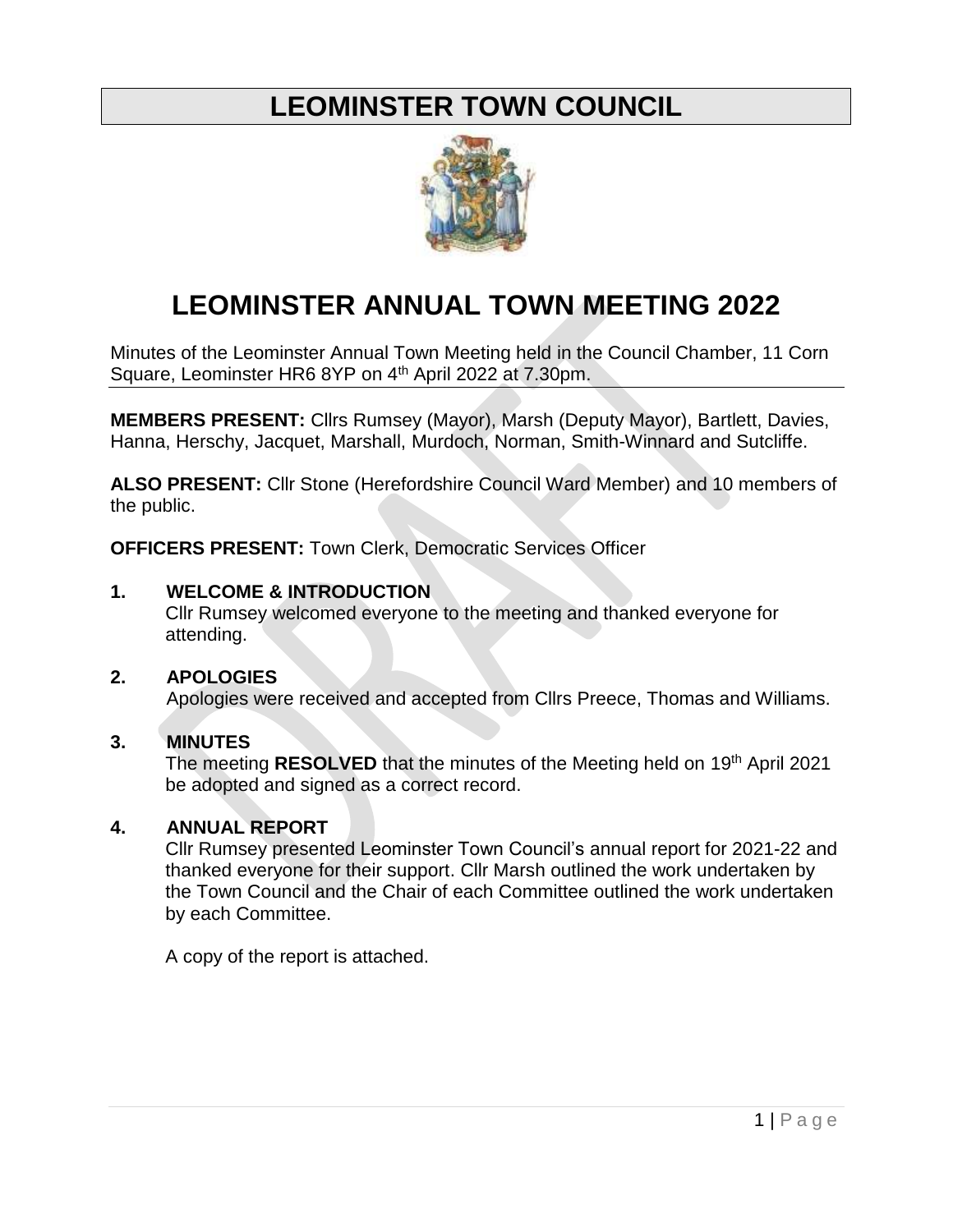#### **5. QUESTIONS**

Questions were invited from the electors present.

#### *The Royal Oak Hotel*

• An elector advised that he attended the annual town meeting on Zoom last year and had raised concerns regarding the poor condition of the Royal Oak Hotel. He advised that he had contacted the building inspector at Herefordshire Council and considered that a repair notice should have been imposed on the building. The elector wanted to know whether any progress had been made over the past 12 months with regard to the preservation of the building.

Cllr Bartlett advised that the Town Council are working with Herefordshire Council to look at ways of improving the condition of the building. The building inspector has served repair notices on the building but they have not been enforced. The last time the building was inspected was in July 2021 when some maintenance work to the outside of the building, to make it safer, was carried out. Cllr Bartlett said that she believed that the owners of the hotel have submitted an expression of interest to the HSHAZ scheme although further details are not known. Cllr Bartlett advised that repair notices should be enforced by Herefordshire Council if improvements to the building are not made this year.

#### *High Street Heritage Action Zone*

 An elector queried why there was a lack of information regarding the progress of the HSHAZ scheme on the Town Council website. The elector has carried out research on listed buildings in the town, that are in poor condition, and advised that a number of owners are not local and may not be aware of funding available through the HSHAZ scheme.

The clerk explained that delays to the project have occurred due to the impact of COVID-19, although the timelines for the project have not changed. Town Centre Wifi is now in place and the Web-based heritage app will be launched shortly. Consultation with the public, businesses and other organisations is planned to commence in April/ May 2022.

There is a long list of expressions of interest for funding through the scheme but owners of listed buildings can still apply. Assistance is available to complete the forms if required through a consultant from Berrys.

#### *Maintenance of roads*

 An elector asked who owned the roads in Leominster and expressed concern at the way roads had been repaired.

The clerk advised that Herefordshire Council were responsible for the maintenance of the roads. Recent repairs have been temporary as the HSHAZ scheme will consider work required to roads in the town centre and works on the "Reimagination of Corn Square" is due to commence in January 2023.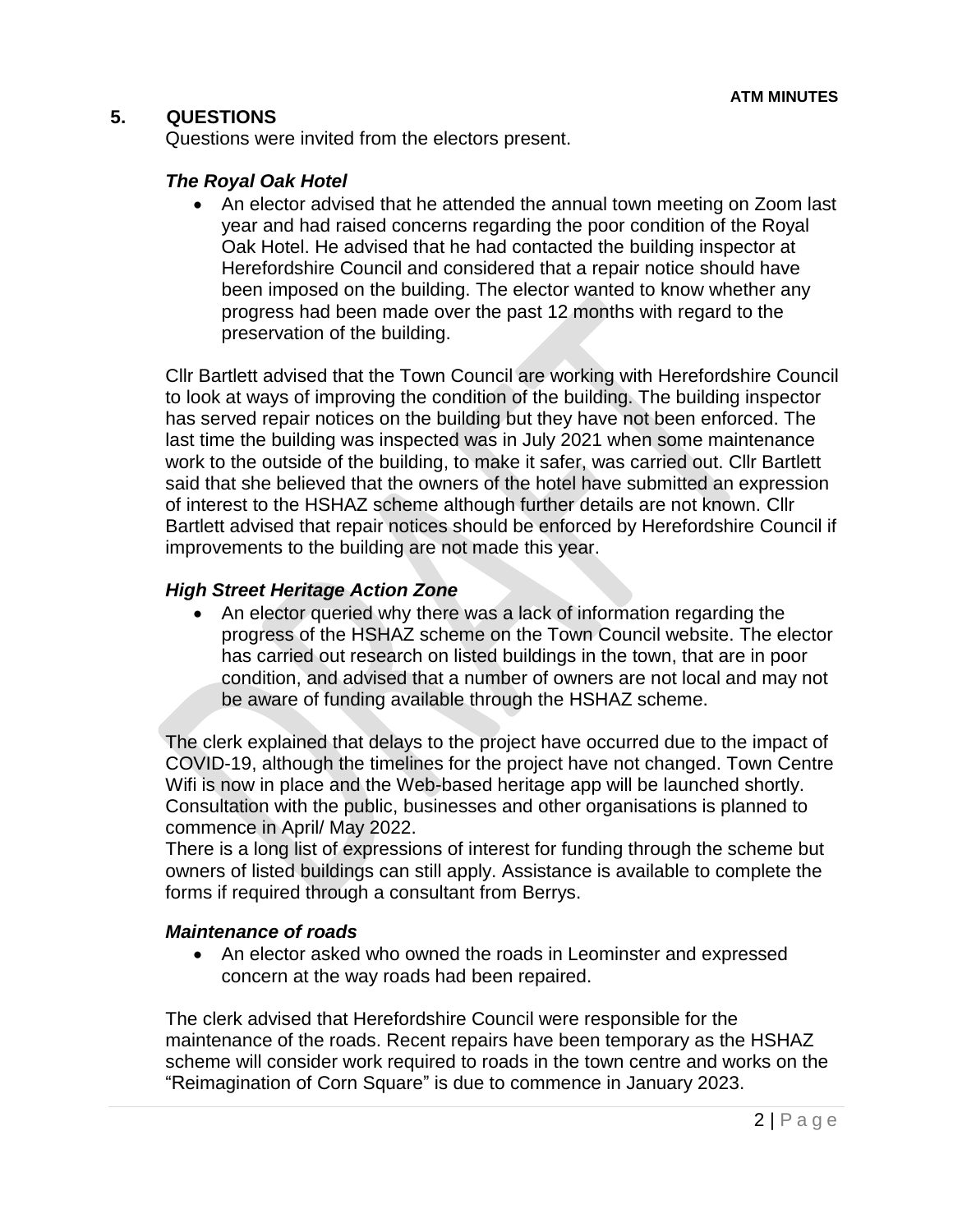Cllr Marsh advised that further funds are available through the Extraordinary Market Towns Maintenance Fund and the funding will be prioritised on town centre roads not already covered by the HSHAZ. scheme.

Cllr Stone advised that potholes should be reported on the Balfour Beatty website.

• An elector raised concerns regarding the positioning of bollards on Buckfield Road, that vehicles were regularly travelling at 40mph and that the road was used as a rat run.

Cllr Marsh advised that the issues should be raised with Herefordshire Council as they are responsible for the road and that speeding issues should be reported to the police.

Cllr Norman advised that the funding from national to local government had been drastically reduced in recent years and therefore the budget for road maintenance has been cut. Electors should consider lobbying their local Member of Parliament regarding any issues.

#### *New housing at Barons Cross*

 An elector expressed concern regarding the impact that the proposed development of 300+ houses at Barons Cross will have on local services such as doctors surgeries.

The elector was advised that planning permission has been granted for a new health centre, including a pharmacy, in the town.

#### *Tree maintenance works*

 An elector considered that recent maintenance works carried out on trees in Etnam Street and West Street was too severe.

Cllr Bartlett advised that the tree maintenance work was carried out through funding from the Welcome Back Fund. The Tree Officer was consulted and the advice given was to pollard the trees as this will extend their life. The trees had not been pollarded for 15 years.

Cllr Bartlett advised that the Town Council will be arranging to stump grind empty tree pits in the town and then plant replacement trees in the pits.

#### *National map for defibrillators*

 An elector requested that the Town Council ensures that defibrillators in the town are listed on the national database.

The clerk advised that the defibrillator in Corn Square is listed on the national database and will investigate recording other defibrillators in the town.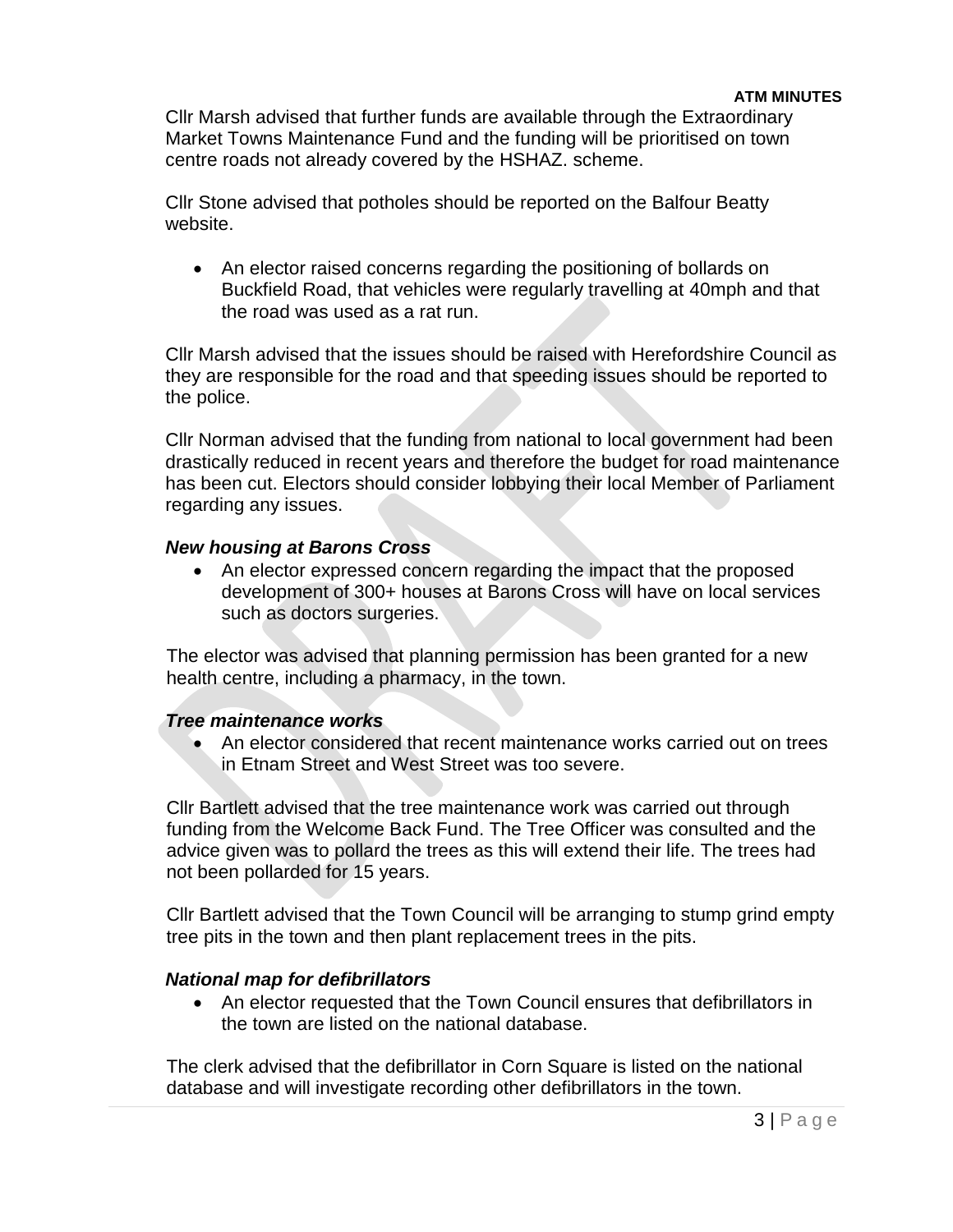#### **6. SUMMARY AND CLOSURE**

Cllr Rumsey, Mayor of Leominster, thanked the Town Council staff and volunteers for their work over the past 3 years. Cllr Rumsey thanked the clerk for her excellent organisation and for taking on numerous tasks, and the Projects and Grants Officer for her work in obtaining grants for various projects.

There being no other business, the Mayor thanked everyone for their attendance and closed the meeting at 8:25pm.

| <b>MAYOR OF LEOMINSTER:</b> | <b>DATE:</b> |
|-----------------------------|--------------|
|                             |              |
|                             |              |
|                             |              |
|                             |              |
|                             |              |
|                             |              |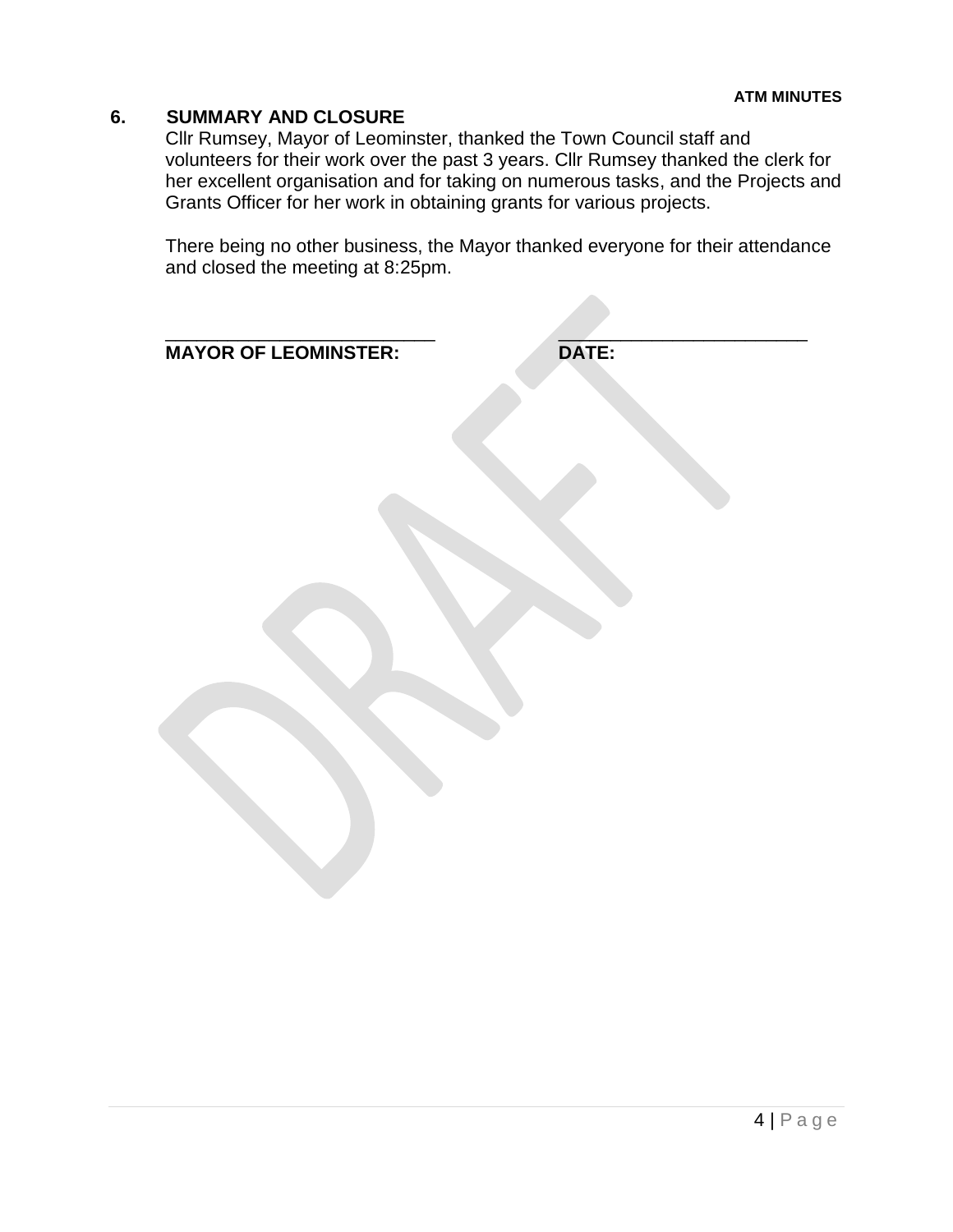## **ANNUAL TOWN MEETING REPORT 2021-22**

#### **INTRODUCTION:**

This past year has been another very different year as a result of COVID-19 pandemic. I became Mayor in May 2021 with a delayed Mayor Making Ceremony in September 2021 following the relaxation of social distancing measures. Public meetings were no longer held remotely after 6<sup>th</sup> May 2021 and we, as a council, returned to relative normality.

One of the most interesting parts of last year was attending the National Memorial Arboretum to collect the Silver Armed Forces Employer Recognition Award on behalf of the town council. It was a very memorable day.

The Mayoral Charities this past year have been Marches Family Network and Services for Independent Living. Various events have been organised over the year to raise money for these very worthwhile charities and they will each be presented with a cheque at the end of my term as Mayor.

I have summarised the achievements of the town council by committee.

#### **BULLET POINTS:**

#### **Full Council 2021-22**

- Continued to support the operation of CCTV provision in the Town Centre;
- Continued to facilitate weekly Team Leominster operational meetings and monthly tactical meetings remotely;
- To deliver monthly surgeries at the Barons Cross Community Room with Team Leominster partners;
- Gained the Armed Forces Covenant Silver Award under the Defence Employer Recognition Scheme;
- Completed a business plan for the asset transfer of The Old Priory from Herefordshire Council to Leominster Town Council so that it can continue to support the local community with services such as ECHO. Leominster Meeting Centre, Leominster Food Bank and the Youth Hostel;
- Gained General Power of Competence. The town council met the criteria for eligibility with 2/3rds elected councillors and a CiLCA-qualified clerk;
- Delivered a range of projects through the £20,000 Welcome Back Fund to include a free child's, Through the Wardrobe Event at Christmas, Greening the Bus Station with new planters and Leominster Independents Day to support local independent businesses in the town;
- Gained and planned the delivery by June 2022 a number of projects under the governments Great Places to Visit Fund of £90,000;
- Continued to be part of Team Leominster, the High Street Heritage Action Zone project and the Cultural Consortium programme;
- Provided the Christmas Lights and Christmas Tree in the town centre;
- Continued to administrate two local charities.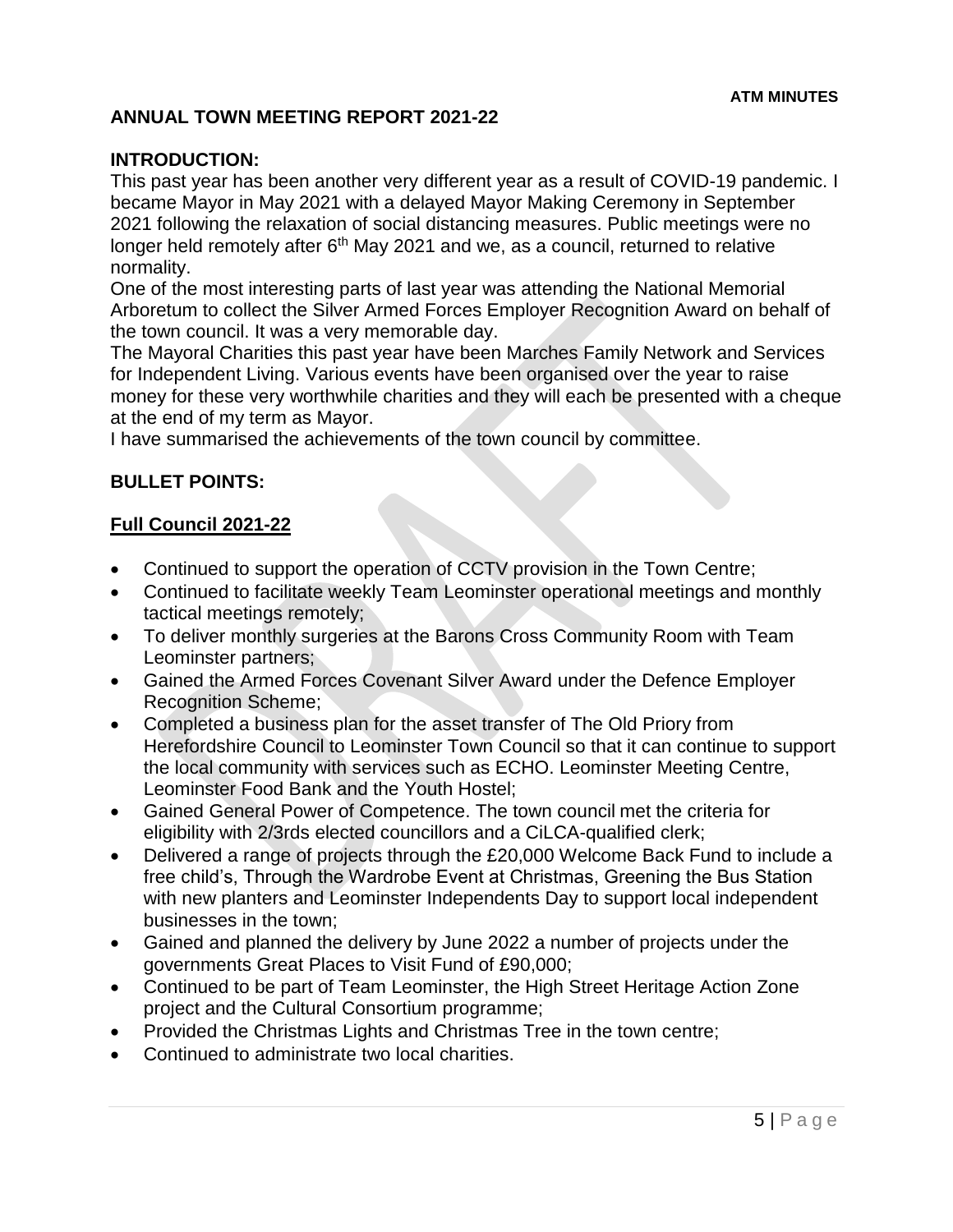# **Environment & Services Committee 2021-22**

- Continued to undertake footpath maintenance under the P3 scheme;
- Recruited two new Volunteer Footpath Officers;
- Submitted a grant application for £16,813 to enable drainage works in the rural areas of the parish that have been affected by flooding;
- Continued support for Leominster in Bloom including watering, spraying and planter sponsorship;
- Continued to deliver the Business Cardboard Waste Recycling Scheme in the town centre in partnership with Binit;
- Continued to supply and maintain 117 allotments at the Ginhall Lane site;
- Trained and supported a Grounds & Environmental Trainee through the government Kickstart Scheme;
- Gained a grant of £1904 through the Herefordshire Community Foundations Get Active Green Space Fund to provide several running tracks and events in Leominster on the town council owned green spaces;
- Liaised with the Environment Agency on flood prevention works and planting/reseeding of the new bund at the rear of The Mallards;
- Produced a tree statement through the Environmental Working Group to protect the future of Leominster's trees;
- Doubled the size of the wildflower area on Ginhall Green and planted other identified verges with wildflower plugs;
- Held a number of community planting events for the Queens Green Canopy in association with the Environment Agency and Leominster in Bloom;
- Carried out a number of energy saving measures to the town council building including new wool loft insulation and the fitting of thermal blinds;
- Adopted the telephone box on Worcester Road to prevent removal and the committee are currently investigating the installation of a defibrillator;
- Continued maintenance of The Priory churchyard;
- Overseeing the repair and reinstallation of the damaged Priory gate;
- Continued the town verge maintenance programme.

# **Finance & General Purposes Committee 2021-22**

- Carried out a budget consultation with residents at both the Friday Market, Farmers Market and via an online survey;
- Overseen staff recruitment and a staffing review via the Personnel Sub-Committee;
- Budget development by a working group with the final increase being set at 3.9% for 2022-23.
- Provided Grant support for the following organisations:

| <b>Community Centre</b>          | £8000.00 |
|----------------------------------|----------|
| LARC                             | £7000.00 |
| <b>Leominster Meeting Centre</b> | £1000.00 |
| Royal British Legion             | £400.00  |
| <b>Everybody Dance Project</b>   | £920.00  |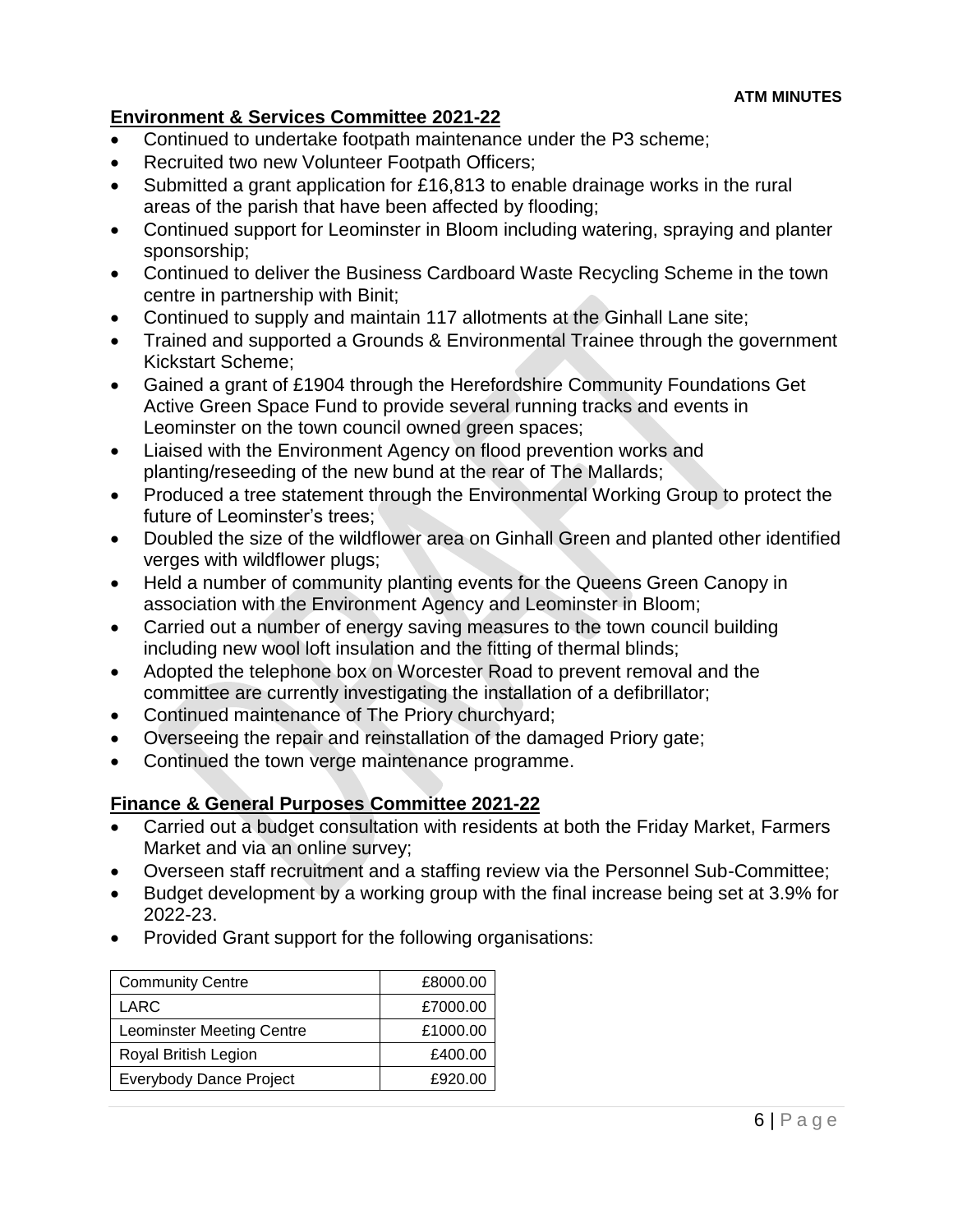| Kid Kitchen Collective CIC   | £1000.00 |
|------------------------------|----------|
| <b>Priory Holiday Club</b>   | £530.00  |
| Jenny Pipes Morris           | £700.00  |
| Walkers Are Welcome          | £229.60  |
| <b>Three Choirs Festival</b> | £1000.00 |

## **Communications & Events Committee 2021-22**

- Continued to oversee the Friday Market and the monthly Farmers Markets;
- Continued to manage the Tourist Information Centre and its activities;
- Continued to support Leominster News with our monthly pages;
- Worked in partnership with Herefordshire Council and Historic England to deliver the High Street Heritage Action Zone programme including historic building grants, a web app, free town Wifi and the beginning of the public realm consultation;
- Supported the Leominster Festival events;
- Purchased a new Tourist Information Centre website;
- Developed the Secret Garden at 11 Corn Square as an event space;
- Took over the organisation and delivery of the Victorian Street Market;
- Continued support for the Cultural Consortium Programme of events with partners to run alongside the High Street Heritage Action Zone Project;
- Managed the free "Through the Wardrobe" children's event;
- Held weekly and farmer's markets;
- Delivery of Leominster Independents Day, a business promotion event to support small businesses in the town as a project with funding from the Welcome Back Fund.

#### **Planning & Highways Committee 2021-22**

- Submitted comments on planning applications to Herefordshire Council;
- Submitted comments on licencing applications;
- Submitted comments on tree works to trees in the Conservation area or with Tree Preservation Orders attached, to Herefordshire Council;
- Submitted comments on proposed Public Rights of Way Diversion Orders;
- Continued to report defects to Balfour Beatty and lobby Herefordshire Council regarding highway and parking matters;
- Compiled a s106 wish list;
- Been involved in the consultations of local Traffic Regulation Orders (TRO's);
- Submitted comments on the following consultations:
	- Minerals & Waste Local Plan Consultation
		- Local Housing Strategy Consultation
		- The Herefordshire Air Quality Monitoring Station Project
		- The Herefordshire Local Plan Spatial Options Consultation
		- The Extraordinary Market Towns Maintenance Fund
		- Moving Traffic Offences Consultation